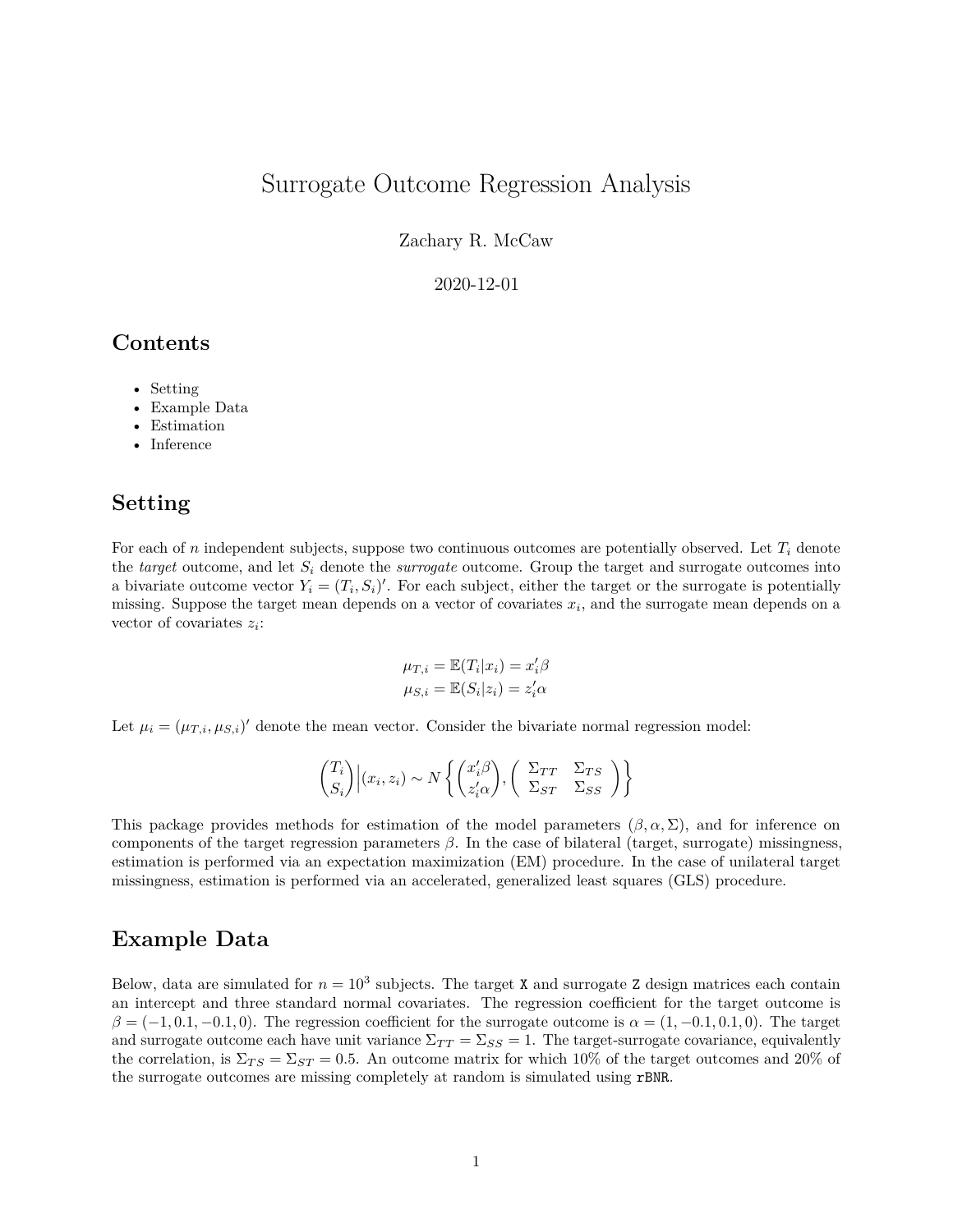```
library(SurrogateRegression)
set.seed(100)
# Observations.
n < -1e3# Target design.
X \leftarrow \text{cbind}(1, \text{ matrix}(\text{rnorm}(3 * n), \text{ nrow} = n))# Surrogate design.
Z <- cbind(1, matrix(rnorm(3 * n), nrow = n))
# Target parameter.
b <- c(-1, 0.1, -0.1, 0)
# Surrogate parameter.
a <- c(1, -0.1, 0.1, 0)
# Covariance matrix.
sigma \leq matrix(c(1, 0.5, 0.5, 1), nrow = 2)
# Generate data.
Y \leftarrow rBNR(X, Z, b, a, t_{miss} = 0.1, s_{miss} = 0.2, sigma = sigma);t \leftarrow Y[, 1]s \leftarrow Y[, 2]
```
#### **Formatting Assumptions**

The target and surrogate outcome vectors (t, s) both have length *n*. The unobserved values of the target or surrogate outcome are set to NA. The target X and surrogate Z model matrices are numeric, with all factors and interactions expanded. The model matrices contain no missing values.

### **Estimation**

Estimation of the bivariate normal regression model is performed using Fit.BNR. If the surrogate outcome vector s contains missing values, or if the surrogate design matrix Z differs from the target design matrix X, then the EM algorithm is applied. Otherwise, estimation is performed via GLS, which is significantly faster.

```
# Fit bivariate normal regression model.
fit <- Fit.BNR(
 t = t,
 s = s,
 X = X,
 Z = Z)
show(fit)
## Objective increment: 1.76
## Objective increment: 0.00795
## Objective increment: 0.000344
## Objective increment: 3.17e-05
## Objective increment: 3.33e-06
```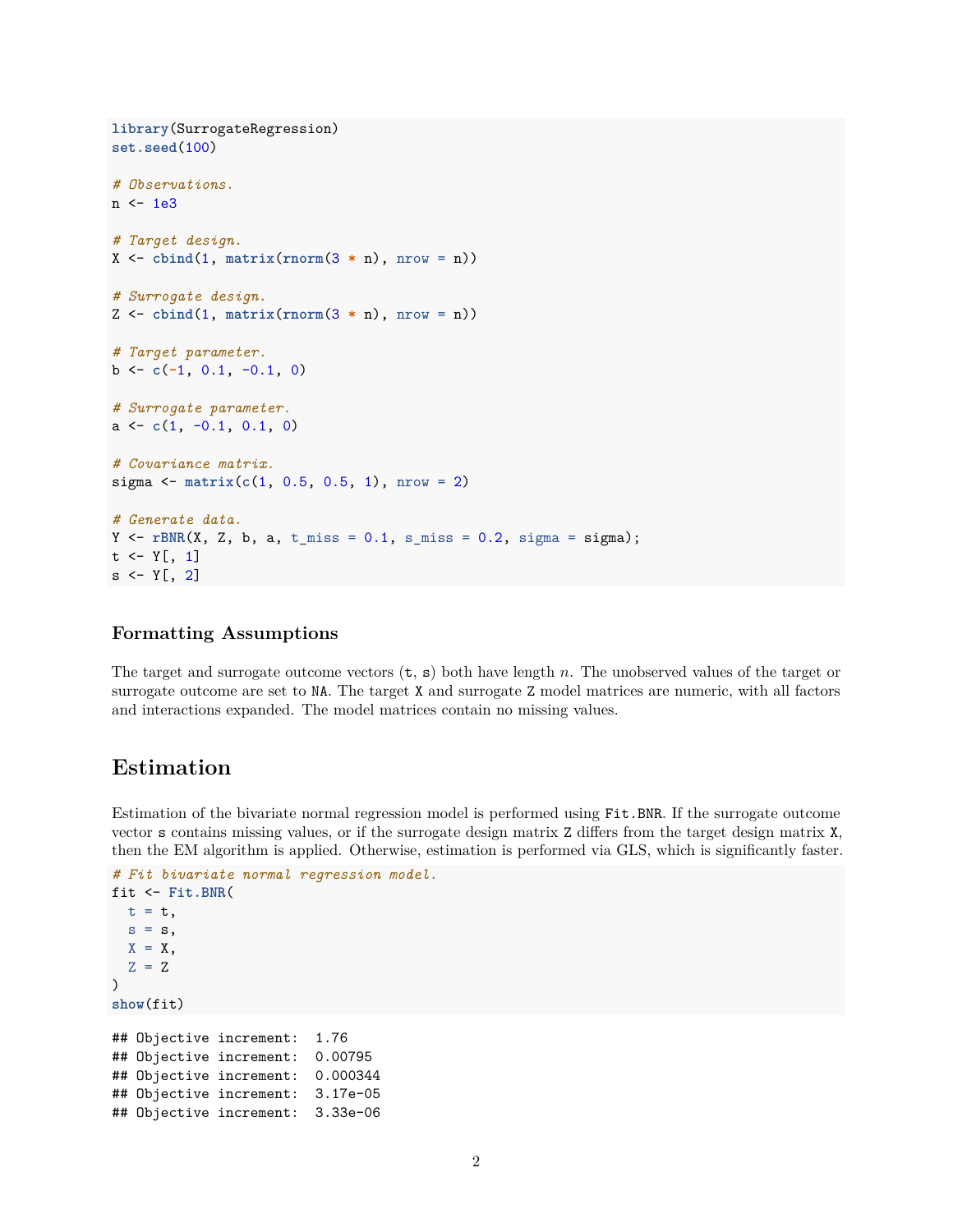```
## Objective increment: 3.58e-07
## 5 update(s) performed before tolerance limit.
##
## Outcome Coefficient Point SE L U p
## 1 Target x1 -1.0500 0.0322 -1.1200 -0.9890 2.45e-234
## 2 Target x2 0.1190 0.0276 0.0653 0.1740 1.52e-05
## 3 Target x3 -0.0839 0.0298 -0.1420 -0.0255 4.87e-03
## 4 Target x4 0.0160 0.0275 -0.0379 0.0698 5.61e-01
## 5 Surrogate z1 0.9610 0.0335 0.8950 1.0300 6.80e-181
## 6 Surrogate z2 -0.0765 0.0310 -0.1370 -0.0157 1.37e-02
## 7 Surrogate z3 0.1240 0.0308 0.0637 0.1840 5.54e-05
## 8 Surrogate z4 -0.0482 0.0300 -0.1070 0.0107 1.09e-01
##
## Covariance Point SE L U
## 1 Target 0.958 0.0450 0.891 1.030
## 2 Target-Surrogate 0.502 0.0377 0.464 0.539
## 3 Surrogate 0.948 0.0471 0.879 1.020
```
The output is an object of class bnr with these slots:

• @Covariance containing the target-surrogate covariance matrix.

**round**(fit**@**Covariance, digits = 3)

## Target Surrogate ## Target 0.958 0.502 ## Surrogate 0.502 0.948

• ©Covariance.info containing the information matrix for  $(\Sigma_{TT}, \Sigma_{TS}, \Sigma_{SS})$ .

**round**(fit**@**Covariance.info, digits = 3)

| ## |                        |          |          | Target-Target Target-Surrogate Surrogate-Surrogate |
|----|------------------------|----------|----------|----------------------------------------------------|
|    | ## Target-Target       | 837.789  | -771.178 | 203.979                                            |
|    | ## Target-Surrogate    | -771.178 | 1881.356 | -779.437                                           |
|    | ## Surrogate-Surrogate | 203.979  | -779.437 | 800.209                                            |

• @Covariance.tab containing the estimated covariance parameters in tabular format.

fit**@**Covariance.tab

## Covariance Point SE L U ## 1 Target 0.9582826 0.04500485 0.8908536 1.0308153 ## 2 Target-Surrogate 0.5015663 0.03766063 0.4639057 0.5392269 ## 3 Surrogate 0.9481284 0.04705099 0.8792191 1.0224384

• **@Regression.info** containing the information matrix for  $(\beta, \alpha)$ .

**round**(fit**@**Regression.info, digits = 3)

## x1 x2 x3 x4 z1 z2 z3 z4 ## x1 1218.880 6.001 -5.489 -8.886 -534.388 -17.155 -1.010 -17.337 ## x2 6.001 1316.182 29.125 -74.870 -5.337 17.600 19.296 -4.338 ## x3 -5.489 29.125 1141.283 -115.861 1.255 65.024 12.191 43.722 ## x4 -8.886 -74.870 -115.861 1341.487 0.442 6.980 -41.193 -14.785 ## z1 -534.388 -5.337 1.255 0.442 1126.463 21.000 7.194 47.448 ## z2 -17.155 17.600 65.024 6.980 21.000 1047.657 -52.538 28.147 ## z3 -1.010 19.296 12.191 -41.193 7.194 -52.538 1061.920 30.751 ## z4 -17.337 -4.338 43.722 -14.785 47.448 28.147 30.751 1115.257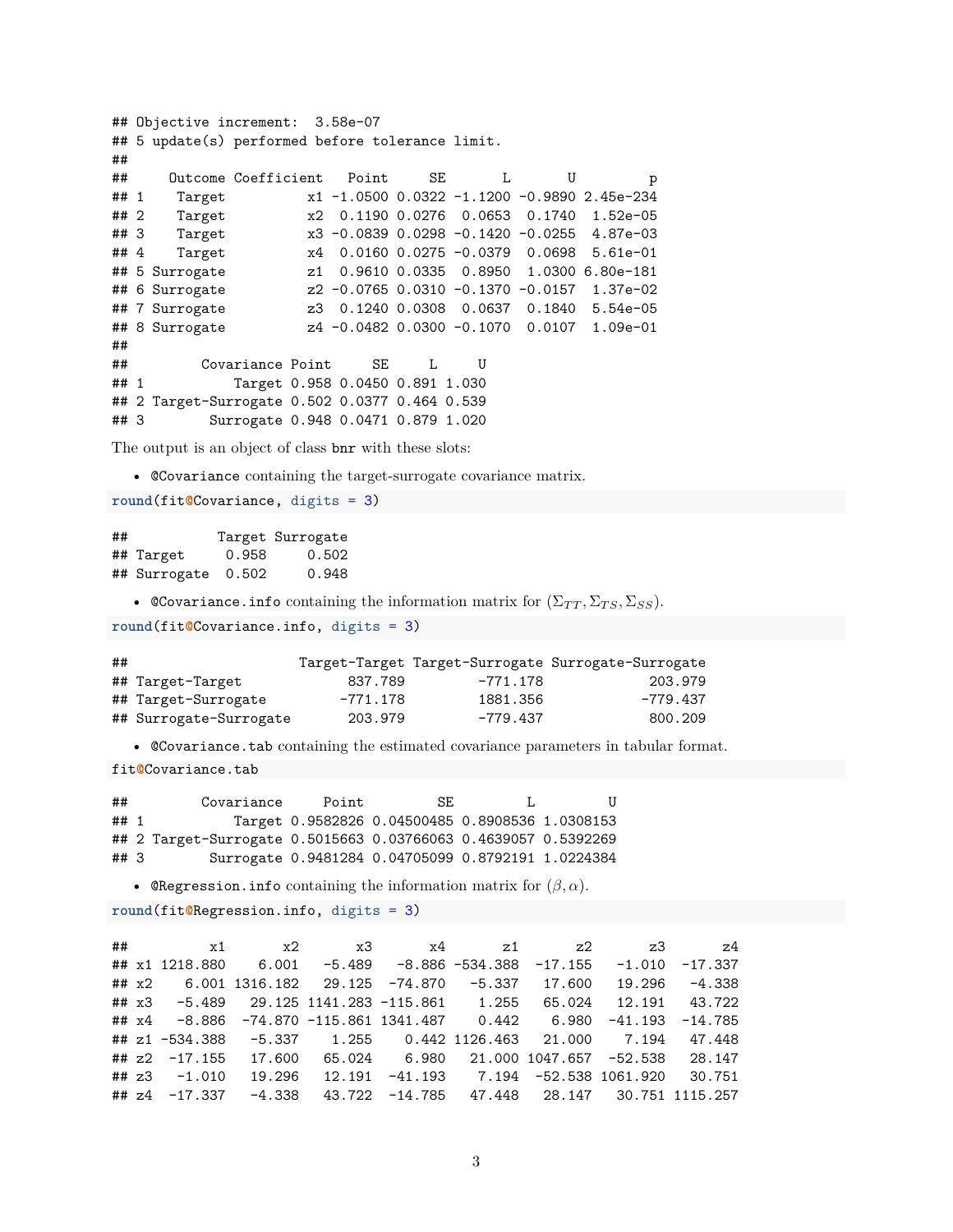• @Regression.tab containing the estimated regression parameters in tabular format.

fit**@**Regression.tab

| ##   |    |                | Outcome Coefficient | Point                     | SE                      |                                                   | U             |
|------|----|----------------|---------------------|---------------------------|-------------------------|---------------------------------------------------|---------------|
| ## 1 |    | Target         |                     |                           |                         | x1 -1.05209739 0.03218776 -1.11518425 -0.98901053 |               |
| ##2  |    | Target         | х2                  |                           | 0.11947911 0.02761939   | 0.06534610                                        | 0.17361211    |
| ## 3 |    | Target         |                     | x3 -0.08392919 0.02981181 |                         | $-0.14235926$                                     | $-0.02549912$ |
| ##4  |    | Target         | x4                  |                           |                         | 0.01597697 0.02748197 -0.03788669                 | 0.06984064    |
| ##   | 5  | Surrogate      | z1                  |                           | 0.96106173 0.03350996   | 0.89538342                                        | 1.02674004    |
| ##   |    | 6 Surrogate    |                     |                           |                         | z2 -0.07646045 0.03101070 -0.13724031             | $-0.01568059$ |
|      |    | ## 7 Surrogate | z3                  |                           | 0.12401459   0.03076198 | 0.06372222                                        | 0.18430697    |
| ##   |    | 8 Surrogate    |                     |                           |                         | z4 -0.04817376 0.03001576 -0.10700358             | 0.01065606    |
| ##   |    |                | p                   |                           |                         |                                                   |               |
| ##   | 1  | 2.449017e-234  |                     |                           |                         |                                                   |               |
| ##   | -2 | 1.519002e-05   |                     |                           |                         |                                                   |               |
| ## 3 |    | 4.873169e-03   |                     |                           |                         |                                                   |               |
| ##   | 4  | 5.609965e-01   |                     |                           |                         |                                                   |               |
| ##   | -5 | 6.799248e-181  |                     |                           |                         |                                                   |               |
| ##   | -6 | 1.367784e-02   |                     |                           |                         |                                                   |               |
| ##7  |    | 5.543993e-05   |                     |                           |                         |                                                   |               |
| ## 8 |    | 1.085051e-01   |                     |                           |                         |                                                   |               |

• @Residuals containing the target and surrogate residuals.

```
round(head(fit@Residuals), digits = 3)
```

| ## |               | Target Surrogate |
|----|---------------|------------------|
|    | ## 1 0.869    | 0.889            |
|    | ## 2 $-0.793$ | $-0.803$         |
|    | ## $3 -0.850$ | $-1.646$         |
|    | ## 4 0.103    | 0.464            |
|    | ## 5 1.868    | NA               |
|    | ## 6 -0.151   | 0.014            |

## **Inference**

Wald and Score tests on  $\beta$  are specified using a logical vector is\_zero, with length equal to the number of columns in the target model matrix X, and indicating which regression coefficients are zero under the *null hypothesis*. At least one element of is\_zero must be TRUE (i.e. a test must be specified) and at least one element of is\_zero must be FALSE (i.e. a null model must be estimable).

Below, various hypotheses are tested on the example data. The first is an overall test of  $H_0: \beta_1 = \beta_2 = \beta_3 = 0$ , which is false. The second assesses  $H_0: \beta_1 = \beta_2 = 0$ , which is again false, leaving  $\beta_3$  unconstrained. The final considers  $H_0: \beta_3 = 0$ , which is true, leaving  $\beta_1$  and  $\beta_2$  unconstrained. All models include an intercept  $\beta_0$ under the null.

```
cat("Joint score test of b1 = b2 = b3 = 0", "\n")test_spec <- c(FALSE, TRUE, TRUE, TRUE)
signif(Test.BNR(t, s, X, Z, is_{zero} = test_{spec}, report = FALSE, test = "Wald"), digits = 2)signif(Test.BNR(t, s, X, Z, is_zero = test_spec, report = FALSE, test = "Score"), digits = 2)
cat("\n'\n'', "Joint score test of b1 = b2 = 0, treating b3 as a nuisance", "\n")
test_spec <- c(FALSE, TRUE, TRUE, FALSE)
signif(Test.BNR(t, s, X, Z, is_zero = test_spec, report = FALSE, test = "Wald"), digits = 2)
```